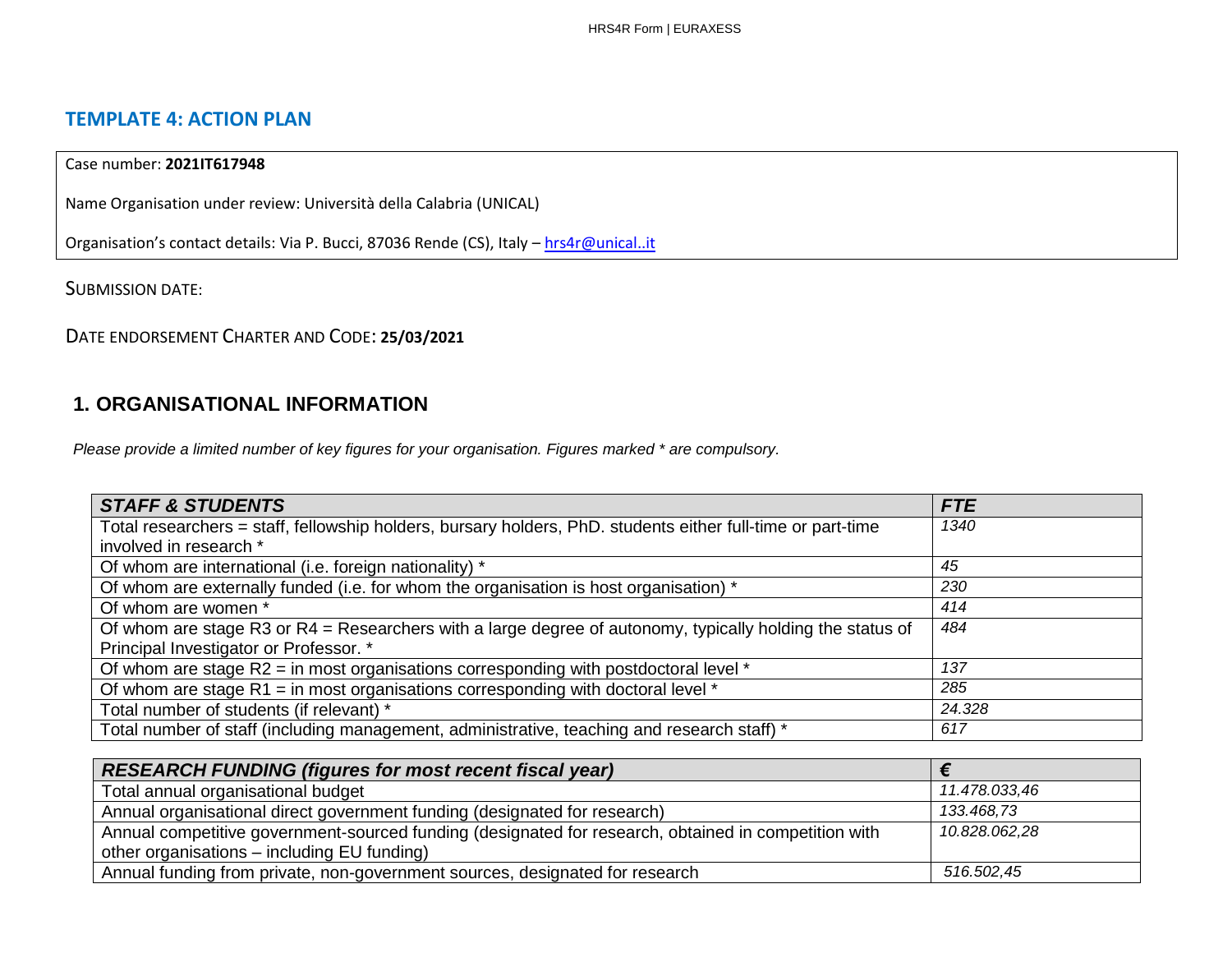### *ORGANISATIONAL PROFILE (a very brief description of your organisation, max. 100 words)*

UNICAL was established in 1972. It is the first Campus of Southern Italy covering over 200 hectares of hills in the Crati River Valley with several student services (2 theaters, 1 sports center, 3 museums, 1 cinema, students residences (2.000 beds). As a strategic point in Southern Italy for teaching, research and technology transfer activities, UNICAL has 14 departments (9 STEM areas), 1340 researchers, 617 employees, and a population of about 24,328 students. UNICAL promotes relationships with international research organizations, guarantees access to funds, ensures freedom of research and environmental quality standards to protect the welfare of staff.

# **2. STRENGTHS AND WEAKNESSES OF THE CURRENT PRACTICE**

Please provide an overview of the organisation in terms of the current strengths and weaknesses of the current practice under the four thematic headings of the Charter and Code at your organization.

# *Ethical and professional aspects \**

### Strengths:

UNICAL adopted a new Statute (2012, revised in 2020) an Ethical Code (2011), and a Regulation of University Ethics Committee (CEA) (2017, revised in 2020), recognizing the principles stated respectively by the Constitution of the Italian Republic (principle of Research Freedom) and by the several legal prescriptions in the matter of professional aspects. The internal survey confirmed general satisfaction about the level of enforcement of fundamental principles such as research freedom, ethical principles, professional responsibility, accountability, good practice in research, non-discrimination, and evaluation/appraisal system.

UNICAL strongly respects the "research freedom principles". The aspect of freedom in research is addressed by national legislation and included in the Statute of the university. At the same time, all aspects related to professional responsibility are fully covered by national laws and regulations as well as by internal rules such as the University Ethical Code, University Code of Conduct for employees, and the Regulation on Industrial Property. The only limitations to "research freedom" could eventually depend on national reductions of funds for research activities in some scientific and cultural fields (e.d. social humanities science). To solve this potential problem, UNICAL has introduced a research fund designed specifically to support research areas that - in our university - have more difficulties in accessing public funding ("Fund to support research in the social and humanities areas"). The University has an internal administrative structure (ARIIS: Research, Innovation and Social Impact Area), which deals with Public Engagement (PE) and Research Funding scouting. ARIIS organizes initiatives to enhance and disseminate research results and support researchers during the different phases of the research projects (submission, grant agreement, management, and implementation).

In compliance with national laws, UNICAL aims at creating the conditions whereby researchers, students, staff and all others associated with the university are treated equitably regardless of "gender, ethnic or social origin, physical appearance, age, genetic features, religious, personal or political beliefs, citizenship, economic conditions, disability, sexual orientation, personal health conditions, including pregnancy, role/position outside the University" (Ethical Code). UNICAL established a Guarantee Committee (CUG) for equal opportunities, promotion of the well-being of those who work, and against any form of discrimination. Moreover, researchers' rights and duties are specified in detail both in the University regulations and employment contracts.

Weaknesses:

The internal survey reveals that respondents have a low level of knowledge of the University's Code of Ethics and Code of Conduct, but also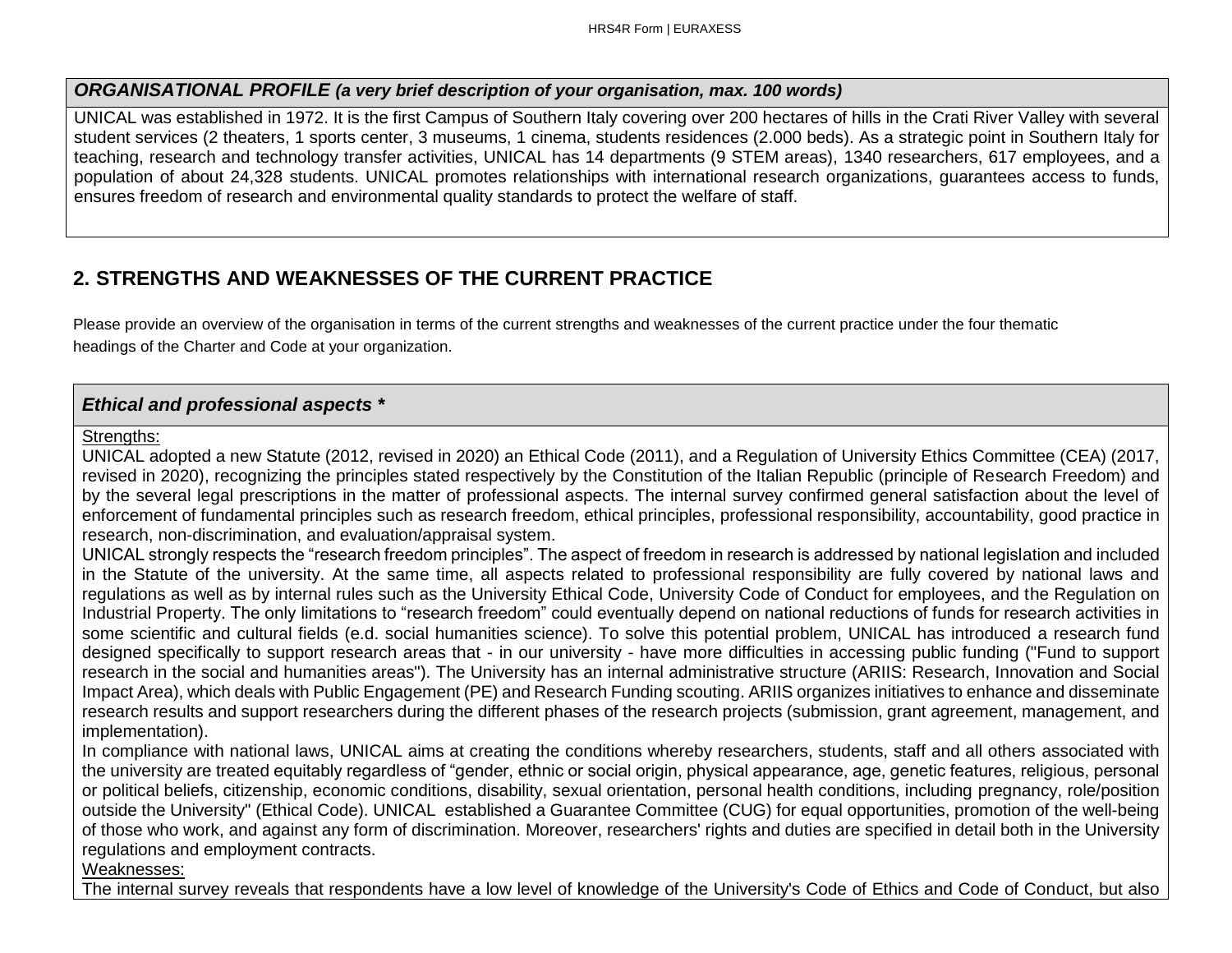that the publication of employment contracts and university regulations are not in English. There is a lack of in-depth knowledge of funding mechanisms and a relative awareness of the institutional commitment that requires the establishment of clear and certain rules to be respected at the University. Especially among "young researchers" there is a lack of knowledge of the many activities and initiatives developed by the University for the dissemination of research results and cooperation between research groups. About the social impact of research, the experiences of public engagement must be enhanced and improved in their communication to the outside world to increase the awareness of researchers and the general public.

## *Recruitment and selection \**

# Strengths:

UNICAL has adopted open recruiting and selection procedures based on the principles of transparency, merit, fairness and respect of equal opportunities. National legislation is very careful to ensure equal opportunities avoiding any kind of discrimination. Concerning the access to different academic positions, notices of selections always include a clear explanation of the entry requirements, a description of knowledge and competencies required as well as the details of the procedures for participation and the evaluation criteria.

The internal survey confirmed satisfaction about recruitment, judging of merit, variations in the chronological order of CVs, Recognition of qualifications (Code), seniority, and postdoctoral appointments (Code). In the UNICAL Transparency Portal (https://unical.portaleamministrazionetrasparente.it/), all information about the entire recruitment process is available, as required by current regulations on Transparency. In addition to the publication of selection results, candidates have the opportunity to access further information about their evaluation by submitting a written request, according to the procedures stated by the legislation on the right of access to administrative documents. UNICAL provides suitable comparative procedures for evaluating the curriculum of candidates in compliance with national regulations. The commissions "[...] must assess the overall consistency of the candidate's scientific production, the intensity and the temporal continuity of the same production, without prejudice to the periods, properly documented, of involuntary removal from the research activity, with particular reference to parental functions".

### Weaknesses:

The interviewees criticized the effectiveness of the actual university communication strategy on available procedures to promote Researchers' career advancement and to attract foreign researchers. The Recruitment procedures are mainly available only in Italian (calls for PhD positions are published also in English). Consequently, it is necessary to rationalize and coordinate the initiatives for the publication in English of all calls for applications and selection notices, stimulating and favoring the access to information by foreign candidates. The internal survey reveals the need for researchers to be informed after the selection process about the strengths and weaknesses of their applications.

# *Working conditions \**

### Strengths:

UNICAL adopts all legislative prescriptions to offer to researchers and employees the most suitable working environment by respecting security levels. For each category of researchers, the national law establishes the salary level to be applied, as well as the corresponding social security system. From a security point of view, UNICAL adopts specific regulations and policies for safety and health, focusing its attention also on prevention. A specific Risk Assessment Plan is provided to guarantee personal safety to all researchers accessing laboratories and medical infrastructures (or any sort of biological and chemical risk): all employees are required to complete and submit to the competent department the "Work Risk Sheet". The university promotes and favors the geographic and international mobility of all researchers, moreover explicit recommendations to guarantee gender balance are provided on the occasion of the appointment and composition of selection panels for the recruitment of R3-R4 researchers' profiles.

To reduce conflict in the workplace, UNICAL introduced the Confidential Counsellor, an independent and impartial figure with the function of collecting any report of the academic community (teachers, technical-administrative staff, and students) related to discrimination, sexual and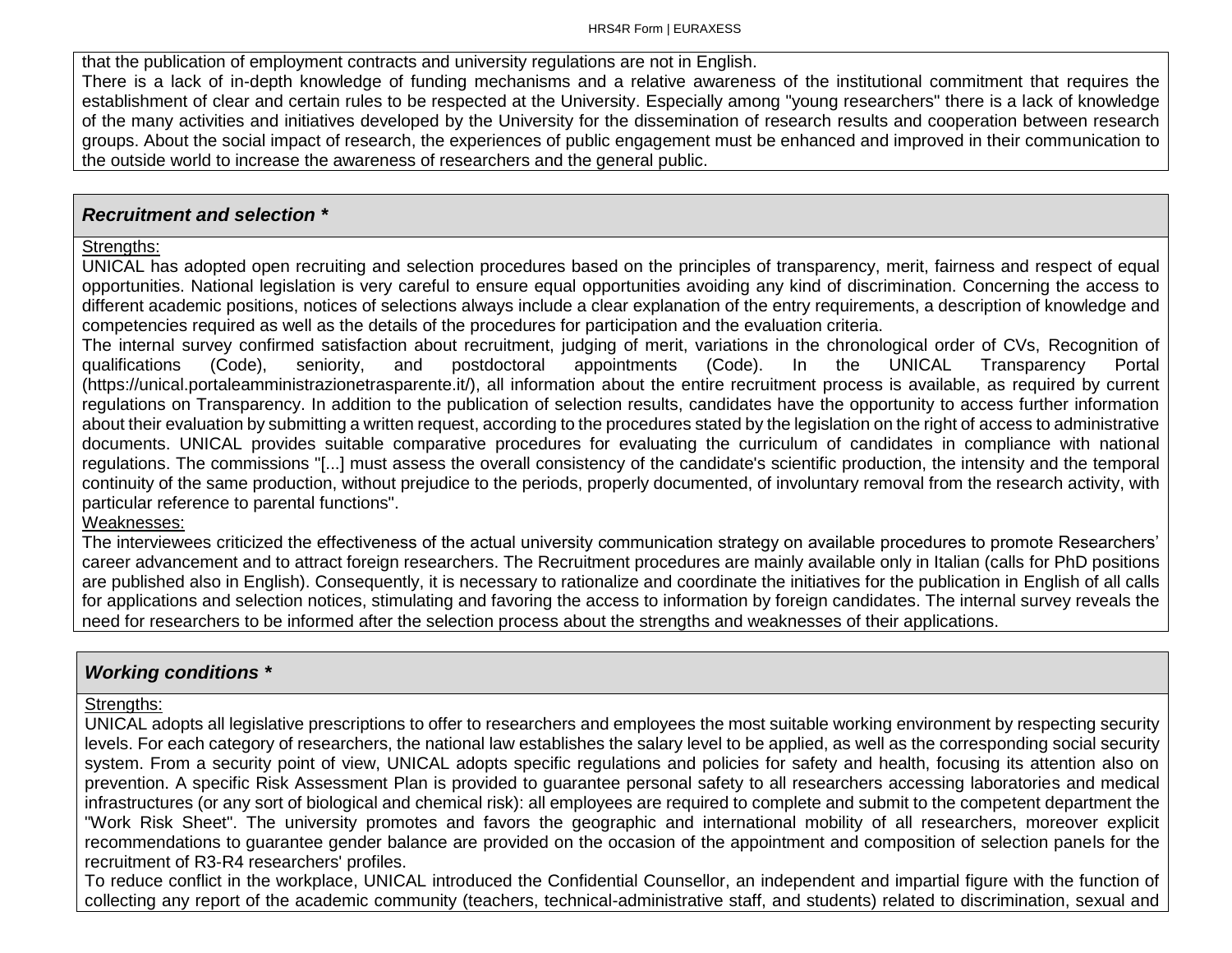moral harassment or mobbing cases. In addition to that, the UNICAL Statute provides the establishment of a Guarantee Committee (CUG), having among its aims the promotion of actions and initiatives to ensure well being and equal gender opportunities. Again the interviewees show a good level of the average agreement under this section.

#### Weaknesses:

The internal survey reveals a gap concerning the research environment showing the researchers' perception of a scarcity of equipment and spaces for research. The interviews underline the absence of an evaluation of cross-sectoral and inter-sectoral expertise (from public to private sector and vice versa) and a lack of advertising services and procedures ("to whom and how to submit a complaint") dedicated to assisting researchers in resolving the work-related conflicts, disputes and grievances. The agreement among the interviewees about Gender equality shows a lack of information on university activities.

## *Training and development \**

Strengths:

UNICAL identifies and assigns to each young researcher (PhD candidate, fellow researcher) a senior supervisor who accompanies the young researcher during his/her career path. The interactions between early-stage researchers and their supervisors are frequent and fruitful. The presence of a supervisor in the initial career phase is preparatory and aims to guide the scientific growth of researchers and include them in the research team; the supervisor may also have the role of authorizing the use of funds allocated to support research activities. UNICAL offers many opportunities for continuing professional development (formal or informal training) both through in-house training initiatives and financial support for participation in external conferences and dissemination activities, e-learning and/or webinars. Weaknesses:

There was a good deal of disagreement among respondents to the survey regarding the promotion of training for researchers. Senior researchers declare a lack of structured training and, at the same time, the need to develop open training methods, focusing on improving teaching skills, for all university researchers and professors. Young researchers underline a need to take training courses and more initiatives aimed at acquiring and developing soft and teaching skills. Furthermore, a lack of information on services at young researchers' disposal for the development of their careers has also been pointed out.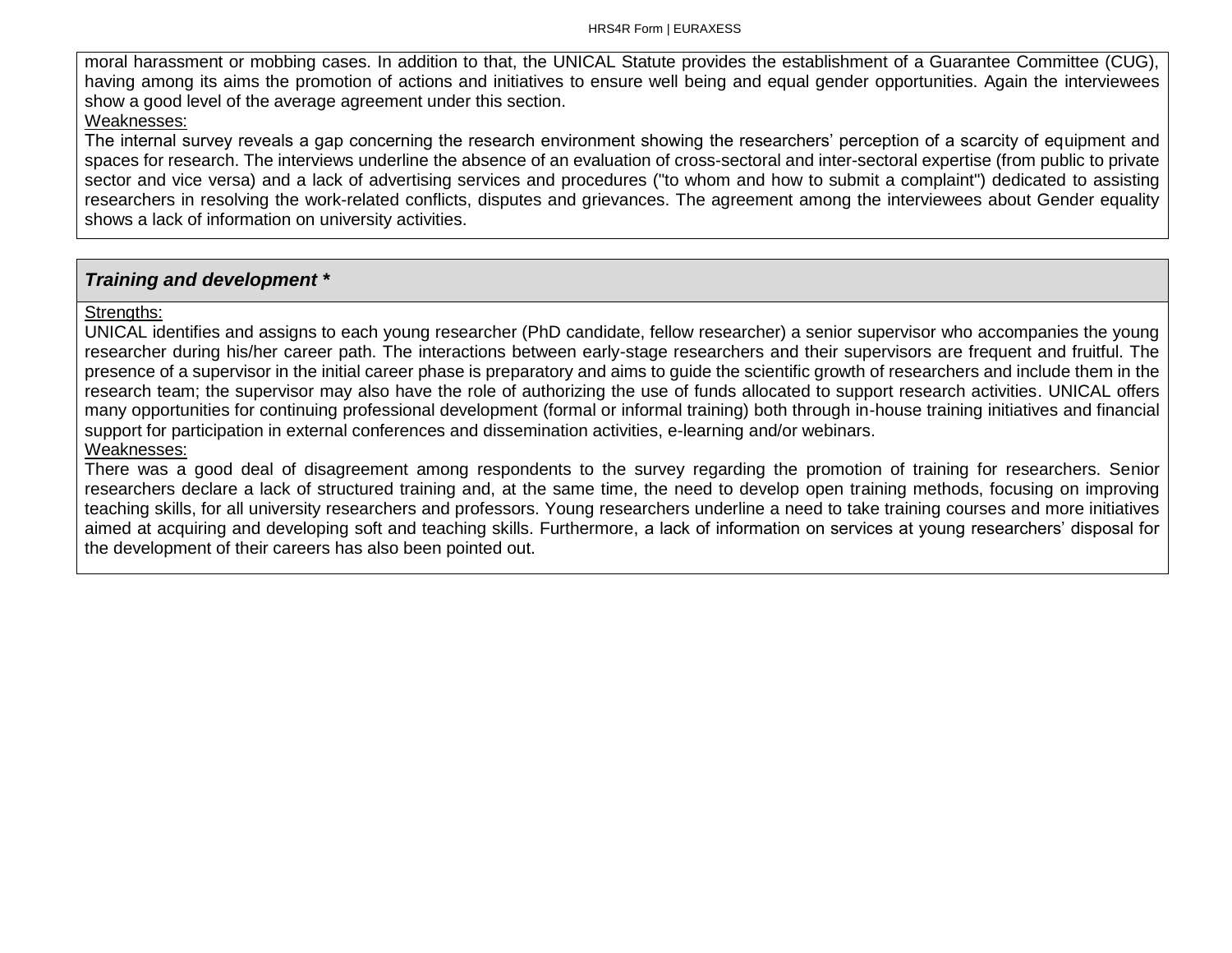# **3. ACTIONS**

The Action Plan and HRS4R strategy must be published on an easily accessible location of the organisation's website.

Please provide the web link to the organization's Action Plan/HR Strategy dedicated webpage(s): *<https://www.unical.it/ricerca/human-resources-strategy-for-researchers/>*

Please fill in the list of all individual actions to be undertaken in your organisation's HRS4R to address the weaknesses or strengths identified in the Gap-Analysis. The listed actions should be concise, but detailed enough for the assessors to evaluate the level of ambition, engagement and the expected implementation process. The institution should strive to provide a detailed plan, not just an enumeration of actions.

**Note:** Choose one or more of the principles retrieved from the GAP Analysis.

#### **Proposed ACTIONS**

#### **Principles:**

 $(-/+)$  2. Ethical principles( $+/-$ ) 3. Professional responsibility  $(+/-)$  4. Professional attitude  $(+/-)$  5. Contractual and legal obligations  $(+/-)$  8. Dissemination, exploitation of results (+/-) 9. Public engagement (+/+) 10. Non discrimination (+/-) 13. Recruitment (Code) (+/-) 14. Selection (Code) (-/+) 15. Transparency (Code) (+/-) 18. Recognition of mobility experience (Code) (-/+) 23. Research environment (+/-) 27. Gender balance (+/+) 28. Career development (+/-) 29. Value of mobility (+/-) 30. Access to career advice (+/-) 32. Co-authorship (-/+) 33. Teaching (-/+) 34. Complains/ appeals (+/-) 38. Continuing Professional Development (+/-) 39. Access to research training and continuous development

| <b>Proposed ACTIONS</b>          | <b>GAP Principle(s)</b>        | <b>Timing</b><br>(at least by year's<br>quarter/semester) | <b>Responsible Unit</b> | <b>Indicators/Target(s)</b>     |
|----------------------------------|--------------------------------|-----------------------------------------------------------|-------------------------|---------------------------------|
| <b>ACTION 1.</b>                 | 2. Ethical principles          | 1.Q4 2022                                                 | Human Resource Area     | . Ethical Code and Code of      |
| UNICAL should adopt a more       | 5. Contractual and legal       | 2.Q2 2024                                                 | (DRU)                   | Conduct in English (on/off),    |
| efficient communication strategy | obligations                    | 3.Q2 2024                                                 |                         | 2. Statute and University's     |
| to disseminate the contents of   | 13. Recruitment (Code)         |                                                           |                         | rules regarding researchers     |
| both the Ethical Code and the    |                                |                                                           |                         | (R1-R4) in English (on/off)     |
| regulation (R1-R4) with the      |                                |                                                           |                         | 3. Dissemination of all         |
| production of all documents and  |                                |                                                           |                         | documents above through         |
| templates in English.            |                                |                                                           |                         | the UNICAL website (on/off)     |
| <b>ACTION 2.</b>                 | 2. Ethical principles          | 1.Q2/2023                                                 | Human Resource Area     | 1. Welcome Kit for new          |
| UNICAL should facilitate the     | 3. Professional Responsibility | 2.Q2/2024                                                 | (DRU)                   | employees in Italian            |
| inclusion of new employees.      | 8. Dissemination, exploitation | 3.Q2 2024                                                 |                         | (welcome letter, Ethical        |
| Furthermore, UNICAL should       | of results                     |                                                           | Research, Innovation    | Code, Regulation on             |
| promote knowledge of ethical     |                                |                                                           | and Social Impact Area  | industrial property, a abstract |
| rules and ensure a full and      |                                |                                                           | (ARIIS)                 | of Strategic Plan, and          |
| correct understanding of the     |                                |                                                           |                         | <b>Gender Equality Plan)</b>    |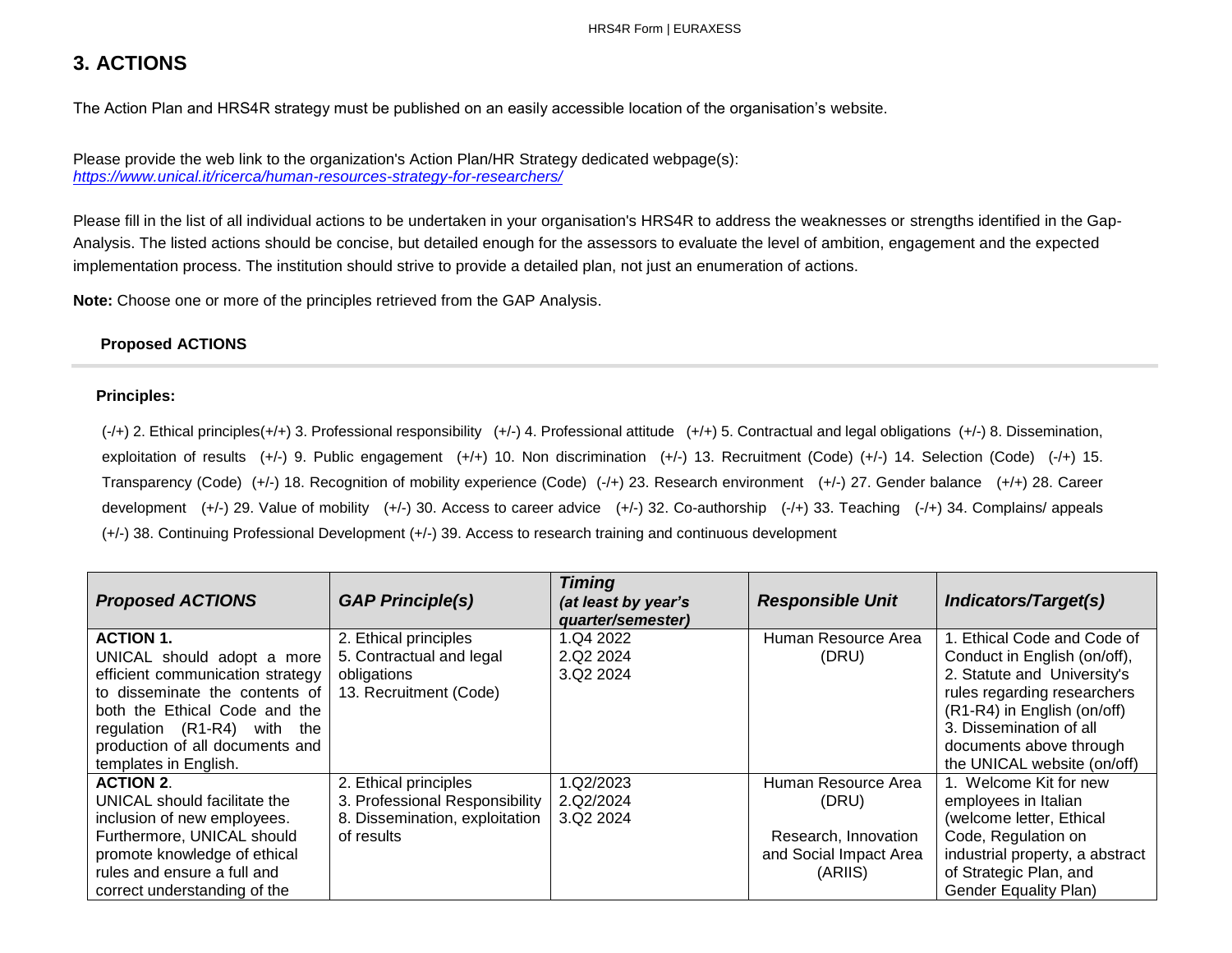| Ethical Code and Strategic plan.                                                                                                                                                                                                                              |                                                                                                                                 |                          |                                                                                                                 | (on/off)<br>2. Welcome Kit in English<br>version (on/off)<br>3. Welcome Kit will be sent<br>by email to 100% of all<br>newcomers (R1-R4)                                                                                                                                                                                                                                                                                                                                            |
|---------------------------------------------------------------------------------------------------------------------------------------------------------------------------------------------------------------------------------------------------------------|---------------------------------------------------------------------------------------------------------------------------------|--------------------------|-----------------------------------------------------------------------------------------------------------------|-------------------------------------------------------------------------------------------------------------------------------------------------------------------------------------------------------------------------------------------------------------------------------------------------------------------------------------------------------------------------------------------------------------------------------------------------------------------------------------|
| <b>ACTION 3.</b><br>UNICAL should adopt a more<br>efficient communication strategy<br>through the implementation of a<br>single online point for<br>communication and<br>dissemination of research<br>results to increase visibility and<br>public awareness. | 8. Dissemination, exploitation<br>of results<br>9. Public engagement<br>27. Gender balance<br>28. Career development            | 1. Q4/2022<br>2. Q2/2024 | <b>ICT</b> Area<br>Rector's Delegate for<br>Teaching and Learning                                               | 1. A new user-friendly<br>version of the UNICAL<br>website (Italian and English)<br>(on/off) with specific sections<br>on:<br>(a) funded projects (regional,<br>national, international);<br>(b) public engagement<br>initiatives;<br>(c) Research Infrastructures<br>projects and services.<br>2. A new online brochure on<br><b>UNICAL activities and</b><br>opportunities (Italian and<br>English version) (on/off).                                                             |
| <b>ACTION 4</b><br>UNICAL should also support<br>professional research<br>accountability through the<br>dissemination of specific issues<br>(code of ethics, intellectual<br>property, research<br>accountability, public<br>engagement).                     | 2. Ethical principles<br>3. Professional Responsibility<br>8. Dissemination, exploitation<br>of results<br>9. Public engagement | 1.Q4/2022<br>2.Q2/2023   | Research, Innovation<br>and Social Impact Area<br>(ARIIS)<br>Rector's Delegate of<br><b>Equal Opportunities</b> | 1. At least 5 Video pills in<br>Italian (on/off):<br>(1) Code of Ethics and Code<br>of Conduct.<br>Professional<br>(2)<br>Responsibility,<br>(3) Research Environment,<br>(4)<br>Research<br>Results'<br>dissemination<br>and<br>communication (e.g. how to<br>create the best pitch of<br>research results);<br>(5) Public Engagement.<br>2. All video pills in English<br>language (on/off)<br>3. At least 12 newsletters<br>(bimestral) to<br>the<br>whole<br>academic community |
| <b>ACTION 5</b><br>UNICAL should support the<br>continuing professional<br>development, by improving the<br>quality of teaching                                                                                                                               | 27. Gender balance<br>28. Career Development<br>33. Teaching                                                                    | 1. Q4/2023<br>2. Q2/2024 | Research, Innovation<br>and Social Impact Area<br>(ARIIS)<br>Rector's Delegate of<br>Teaching and Learning      | 1. At least 2 Video-pills on<br>digital teaching (digital<br>signature, digital application,<br>$etc.$ ) ( $on/off$ )<br>2. Vademecum to illustrate<br>the processes related to the<br>teaching<br>activities<br>(application for e-learning,<br>register of lessons, exam                                                                                                                                                                                                          |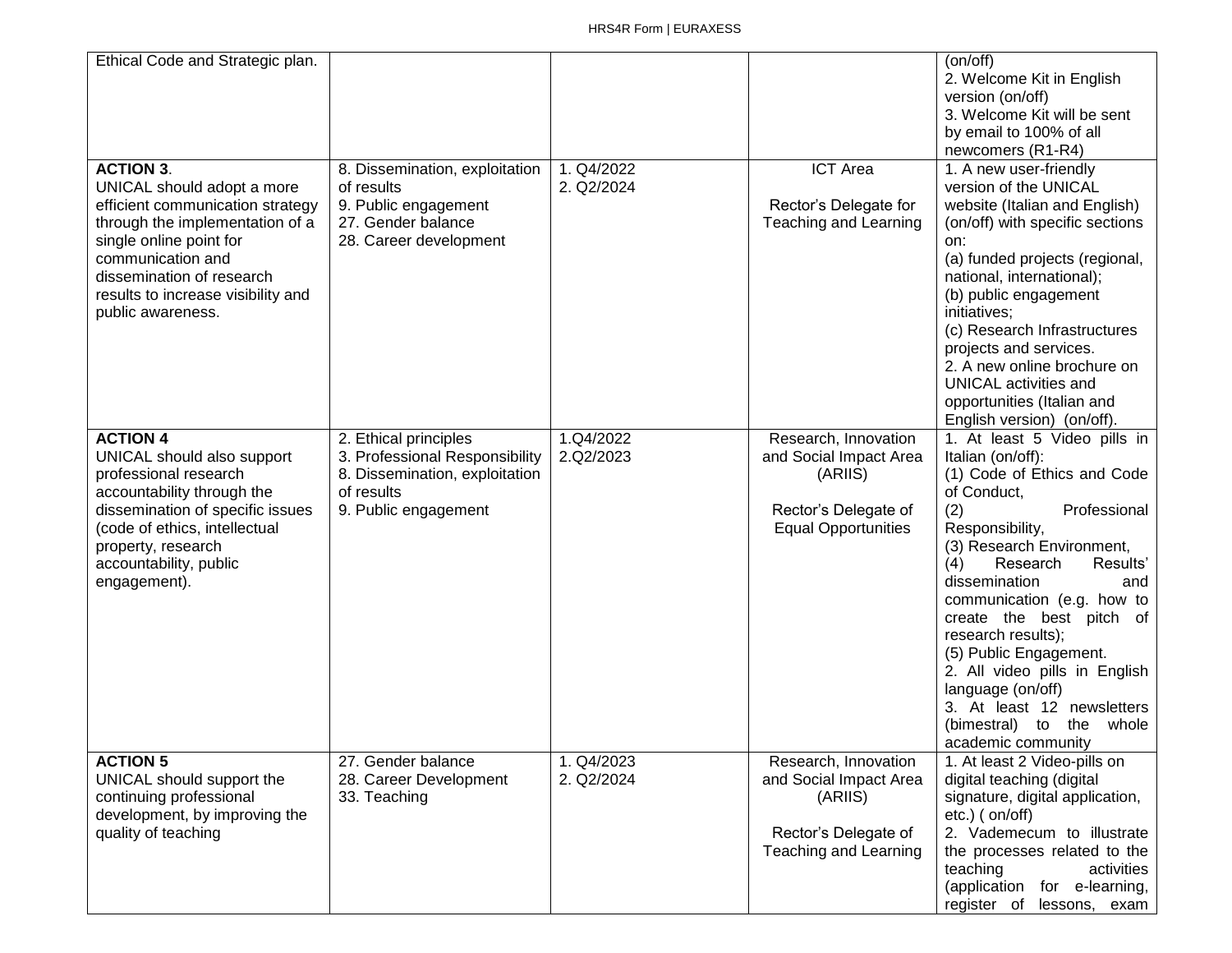|                                                                                                                                                                                                                                                                                                                                                           |                          |                                                      |                                                                            | best<br>record,<br>training<br>practices) (on/off)<br>3. At least 2 Video-pills on<br>teaching best methodology<br>(in-person or digital) for R1-<br>R2 (initiation to teaching) and<br>R3-R4 (continuous training)<br>(on/of)<br>4. Training course on gender<br>language for all research<br>profiles<br>(estimated<br>250<br>attendees)      |
|-----------------------------------------------------------------------------------------------------------------------------------------------------------------------------------------------------------------------------------------------------------------------------------------------------------------------------------------------------------|--------------------------|------------------------------------------------------|----------------------------------------------------------------------------|-------------------------------------------------------------------------------------------------------------------------------------------------------------------------------------------------------------------------------------------------------------------------------------------------------------------------------------------------|
| <b>ACTION 6</b><br>UNICAL should improve the<br>research project management<br>and report by using a unique<br>digital database for all project<br>steps (deliverables, milestones,<br>output, and timesheet) and<br>specific guidelines (named<br>REPORT). Furthermore,<br>UNICAL should integrate data<br>among several internal<br>information systems | 4. Professional attitude | 1. Q2/2023<br>2. Q2/2023<br>3. Q2/2023<br>4. Q2/2024 | Research, Innovation<br>and Social Impact Area<br>(ARIIS)                  | 1. Research project<br>repository available for all<br>research managers<br>(REPORT) (on/off)<br>2. Update of the Regulation<br>for research projects<br>3. Update and dissemination<br>of guidelines to manage<br>research projects (on/off)<br>4. REPORT integration with<br>other national management<br>platforms (e.g. U-GOV)<br>(on/off). |
| <b>ACTION 7</b><br>UNICAL should encourage<br>external candidates to apply by<br>publishing a fact sheet of the call<br>in English. Furthermore,<br>UNICAL should publish the<br>Rector's decree also in English.                                                                                                                                         | 13. Recruitment (Code)   | 1. Q2/2023<br>2. Q2/2024<br>3. Q2/2024               | Human resource Area<br>(DRU)<br><b>University Language</b><br>Centre (CLA) | 1. To design a fact sheet for<br>recruitment calls (all research<br>profiles) (on/off);<br>2. Publication of the fact<br>sheet in English (100% of<br>recruitment calls/year)<br>3. Publication of the Rector's<br>Decree in English (in<br>presence of international<br>applicants) (on/off)                                                   |
| <b>ACTION 8</b><br>UNICAL should develop a policy<br>on public and societal<br>engagement (i.e., stakeholder<br>engagement, citizen<br>engagement, and science<br>communication) to increase<br>cooperation between research<br>groups and society.                                                                                                       | 9. Public Engagement     | 1. Q2/2023<br>2. Q2/2023<br>3. Q4/2023               | Research, Innovation<br>and Social Impact Area<br>(ARIIS)                  | 1. To develop an internal<br>policy on public and social<br>engagement (on/off) as part<br>of the 2021/2023 triannual<br>programme - PRO3<br>2. to design a catalogue of<br>public engagement initiatives<br>(on/off)<br>3. Catalogue publication on<br>UNICAL website (on/off)                                                                 |
| <b>ACTION 9</b><br>UNICAL should offer the alias<br>career to all researchers by                                                                                                                                                                                                                                                                          | 10. Non discrimination   | 1. Q2/2023                                           | Rector's Delegate for<br><b>Equal Opportunities</b>                        | 1. Alias career for everyone<br>(on/off).                                                                                                                                                                                                                                                                                                       |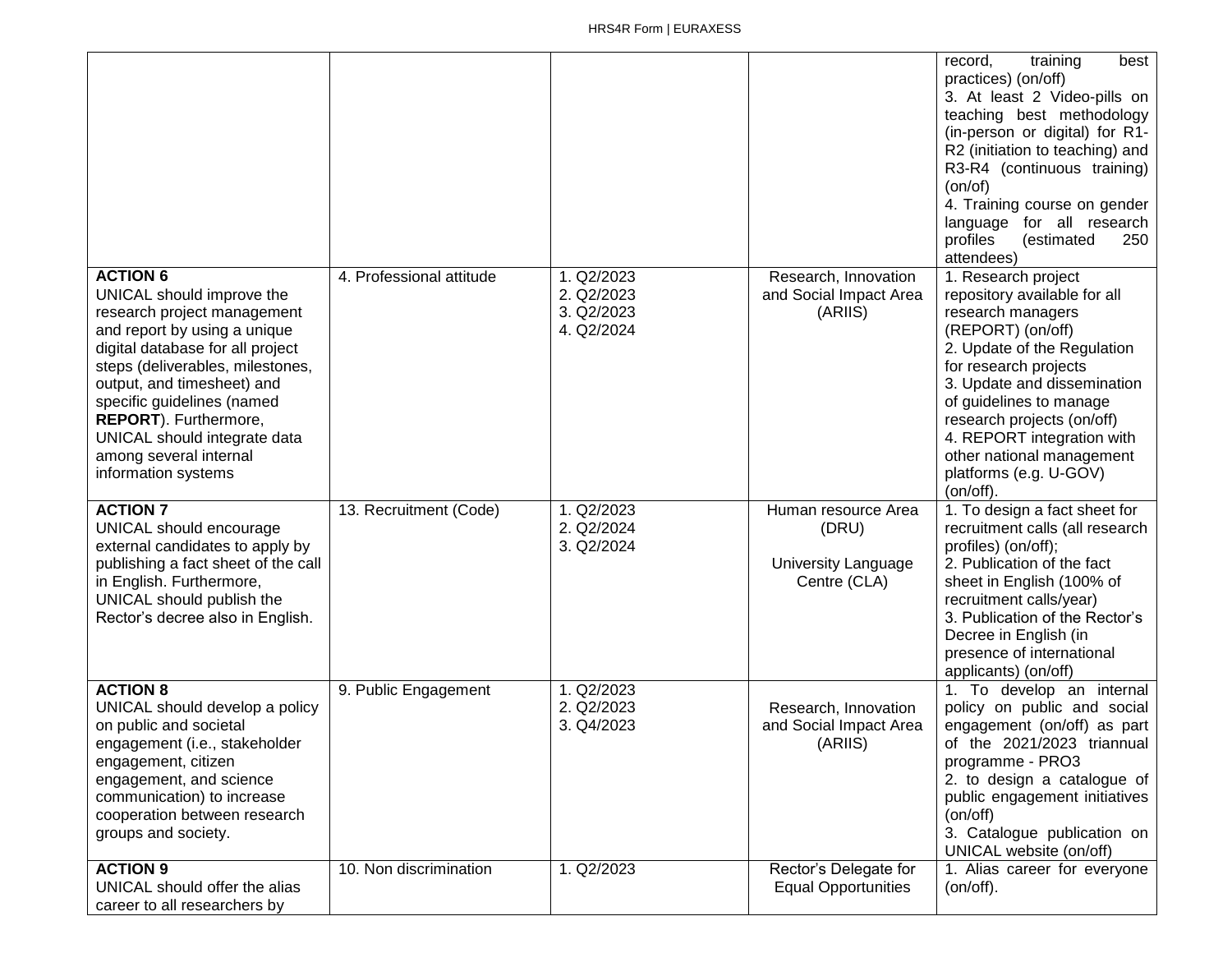| supporting the principle of non-                                                                                                                                                                                                                                                                                                                                                                                                                          |                                                                                                                                  |                                        | <b>ICT Area</b>                                                                                |                                                                                                                                                                                                                                                                                                |
|-----------------------------------------------------------------------------------------------------------------------------------------------------------------------------------------------------------------------------------------------------------------------------------------------------------------------------------------------------------------------------------------------------------------------------------------------------------|----------------------------------------------------------------------------------------------------------------------------------|----------------------------------------|------------------------------------------------------------------------------------------------|------------------------------------------------------------------------------------------------------------------------------------------------------------------------------------------------------------------------------------------------------------------------------------------------|
| discrimination.<br><b>ACTION 10</b>                                                                                                                                                                                                                                                                                                                                                                                                                       | 14. Selection (Code)                                                                                                             | 1. Q2/2023                             | Human Resource Area                                                                            | 1. Modification of the specific                                                                                                                                                                                                                                                                |
| UNICAL should ensure a<br>balanced gender composition on                                                                                                                                                                                                                                                                                                                                                                                                  | 27. Gender balance                                                                                                               |                                        | (DRU)                                                                                          | regulations to extend the<br>principle of balanced gender                                                                                                                                                                                                                                      |
| committees in R1-R2                                                                                                                                                                                                                                                                                                                                                                                                                                       |                                                                                                                                  |                                        | Rector's Delegate for                                                                          | composition in the                                                                                                                                                                                                                                                                             |
| recruitment procedures.                                                                                                                                                                                                                                                                                                                                                                                                                                   |                                                                                                                                  |                                        | <b>Equal Opportunities</b>                                                                     | recruitment commissions for<br>R1 and R2 (on/off)                                                                                                                                                                                                                                              |
| <b>ACTION 11</b><br>UNICAL should improve the<br>communication to candidates of<br>the results of the selection<br>process, providing more<br>adequate feedback for the<br>interviews.<br>Furthermore, UNICAL cannot<br>take any action according to the<br>current legislation concerning<br>the intersectoral mobility<br>experience but should invite the<br>selection committees to consider<br>the candidate's intersectoral<br>mobility experience. | 15. Transparency (Code)<br>18. Recognition of mobility<br>experience (Code)<br>29. Value of mobility                             | 1. Q2/2024<br>2. Q2/2024               | Human Resource Area<br>(DRU)                                                                   | 1. Definition of standardized<br>strategy to improve the<br>communication to the<br>candidates at the end of the<br>selection procedures (on/off)<br>2. Integration note for<br>Selection Committees on the<br>value of mobility (on/off)                                                      |
| <b>ACTION 12</b><br>UNICAL should improve the<br>research environment by<br>introducing a centralized<br>managed mechanism for<br>laboratories and research<br>infrastructures. Furthermore,<br><b>UNICAL should increase</b><br>efficiency in the use of<br>equipment by also implementing<br>a dedicated section in the<br>webpage.                                                                                                                     | 23. Research environment                                                                                                         | 1. Q2/2023<br>2. Q2/2024               | Rector's Delegate for<br>Research Infrastructures                                              | 1. Creation of a dedicated<br>research<br>page<br>on<br>infrastructures<br>and<br>laboratories on UNICAL web<br>pages (on/off);<br>2. Catalogue design of<br>laboratories and research<br>infrastructures (equipment,<br>research lines, and<br>initiatives) and services<br>charter (on/off). |
| <b>ACTION 13</b><br>UNICAL should organize more<br>initiatives to stimulate debate<br>and promote the importance of<br>gender balance.                                                                                                                                                                                                                                                                                                                    | 27. Gender balance                                                                                                               | 1. Q4/2022<br>2. Q2/2024               | Rector's delegate for<br><b>Equal Opportunities</b><br>Rector's delegate for<br>PhD Programmes | 1 .Gender Equality Plan<br>(on/off)<br>2. At least 6 of initiatives<br>(communication campaign<br>and training) to promote the<br><b>Gender Equality Plan</b>                                                                                                                                  |
| <b>ACTION 14</b><br><b>UNICAL</b><br>should<br>encourage<br>supervisors<br>to follow their<br>students providing information<br>about any possibility of working                                                                                                                                                                                                                                                                                          | 8. Dissemination, exploitation<br>of results<br>30. Access to career advice<br>39. Access to research<br>training and continuous | 1. Q2/2023<br>2. Q4/2023<br>3. Q2/2024 | Rector's delegate for<br>PhD Programmes<br>Career service office                               | 1. Extension of Placement<br>service to young researchers<br>$(R1-R2)$ (on/off)<br>2. Career week involving also<br>young researchers (at least 2                                                                                                                                              |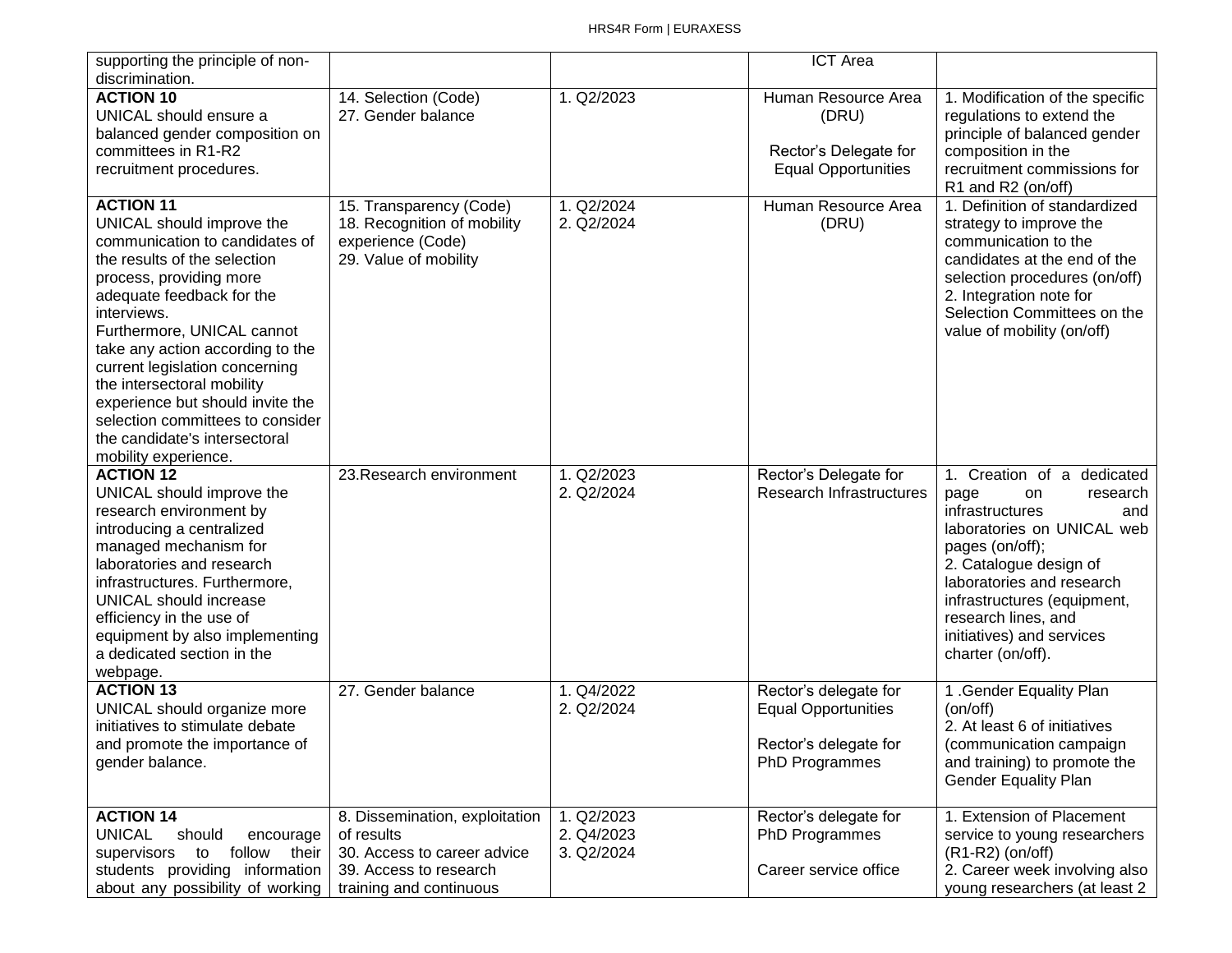| in the field of non-academic<br>research and Eu opportunities                                                                                                                                                                                                                                 | development                                                                                                    |                                        |                                                                                                                                                         | match-making events)<br>3. PhD days (at least 2)                                                                                                                                                                                                                                                                                                                                           |
|-----------------------------------------------------------------------------------------------------------------------------------------------------------------------------------------------------------------------------------------------------------------------------------------------|----------------------------------------------------------------------------------------------------------------|----------------------------------------|---------------------------------------------------------------------------------------------------------------------------------------------------------|--------------------------------------------------------------------------------------------------------------------------------------------------------------------------------------------------------------------------------------------------------------------------------------------------------------------------------------------------------------------------------------------|
| (European Job market).                                                                                                                                                                                                                                                                        |                                                                                                                |                                        |                                                                                                                                                         |                                                                                                                                                                                                                                                                                                                                                                                            |
| <b>ACTION 15</b><br>UNICAL should monitor the<br>satisfaction of researchers in the<br>workplace.<br>Furthermore,<br>UNICAL should promote the role<br>of Confidential Counsellor and all<br>initiatives already implemented<br>for complaints and appeals.                                   | 23. Research Environment<br>32. Co-authorship<br>33. Teaching<br>34. Complaints and appeals                    | 1. Q2/2023<br>2. Q2/2024<br>3. Q2/2024 | Research, Innovation,<br>Social Impact Area<br>(ARIIS)<br>Rector's delegate for<br>PhD Programmes<br>Rector's delegate in<br><b>Equal Opportunities</b> | 1. To design anonymous<br>survey to monitor the degree<br>of researchers satisfaction<br>(questions on co-authorship,<br>teaching workload,<br>complaints, research<br>environment) (on/off)<br>2. To monitor the satisfaction<br>of researchers through a<br>dedicated survey (at least<br>150 opinions)<br>3. To disseminate the Report<br>of Confidential Counsellor (1<br>report/year) |
| <b>ACTION 16</b><br>UNICAL should strengthen PhD<br>students' professionality with<br>training on specific topics (e.g.<br>IPR and market trend).                                                                                                                                             | 38. Continuing Professional<br>Development<br>39. Access to research<br>training and continuous<br>development | 1. Q4/2022<br>2. Q2/2024               | Research, Innovation,<br>Social Impact Area<br>(ARIIS)<br>Rector's delegate for<br>PhD Programmes                                                       | 1. To design new PhD<br>training courses with more<br>attention on Intellectual<br>Property Rights and research<br>exploitation (on/off)<br>2. To implement a new PhD<br>training course (at least 50 %<br>of current PhD students)                                                                                                                                                        |
| <b>ACTION 17</b><br>UNICAL should strengthen the<br>professionalism of R2<br>researchers by increasing their<br>continuing professional<br>development.                                                                                                                                       | 38. Continuing Professional<br>Development                                                                     | 1. Q4/2022                             | Research, Innovation,<br>Social Impact Area<br>(ARIIS)<br>Rector's delegate for<br>PhD Programmes                                                       | 1. A note to all departments<br>to clarify that research<br>fellows (R1-R2) can attend<br>single training courses<br>(on/off).                                                                                                                                                                                                                                                             |
| <b>ACTION 18</b><br>In line with the current<br>legislation, UNICAL should<br>guarantee that PhD students are<br>informed of the availability of a<br>dedicated budget for research<br>activities (+10% of the<br>scholarship), to spend only with<br>the authorization of the<br>supervisor. | 38. Continuing Professional<br>Development                                                                     | 1. Q2/2024                             | Research, Innovation,<br>Social Impact Area<br>(ARIIS)<br>Rector's delegate for<br>PhD Programmes                                                       | 1. A periodic note to all PhD<br>courses and students<br>(Supervisors, PhD courses<br>Board of Directors,<br>Departments, and PhD<br>students) on scholarship<br>increase (+10%) for research<br>activities (on/off)                                                                                                                                                                       |

**Note:** Add as many actions as needed.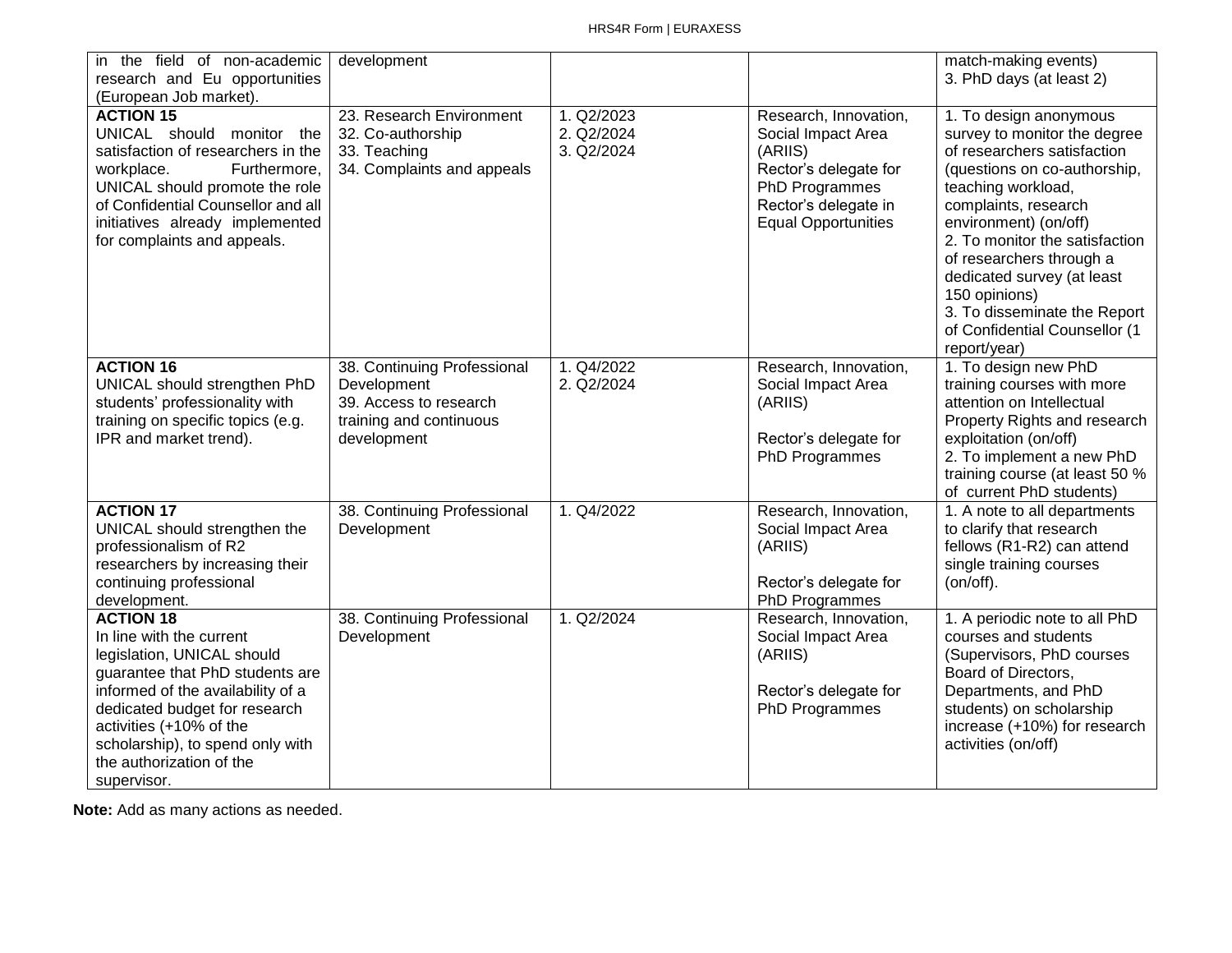The establishment of an Open Recruitment Policy is a key element in the HRS4R strategy. Please also indicate how your organisation will use the Open, Transparent and Merit-Based Recruitment Toolkit and how you intend to implement/are implementing the principles of Open, Transparent and Merit- Based Recruitment. Although there may be some overlap with a range of actions listed above, please provide a short commentary demonstrating this implementation. If the case, please make the link between the OTM-R checklist and the overall action plan. (max. 1000 words) \*

According to legislation for the procedures of professors and researchers, UNICAL compiles with "Open, Transparent, Merit-Based Recruitment principles". Most of the elements foreseen in the OTM-R toolkit are stated in National Laws. UNICAL is an Italian public university, therefore the procedures implemented in the field of recruitment, evaluation criteria and appointment procedures reflect the mandatory requirements of the national law 240/2010 ("Regulation on the organization of universities, academic staff and recruitment, as well as the authorization to the Government to encourage the quality and efficiency of the university system". UNICAL guarantees researchers attractive working conditions, providing access to research funds, instruments and infrastructures, social security benefits, health insurance and opportunities for training and career advancement, including tools and services to scout funding opportunities. At our university level, all relevant information about our OTM-R procedures and practices is available on the university website in the national language (Italian), while positions are advertised also in English on the Euraxess website.

The transparency of recruitment is guaranteed by the digitization of procedures: job announcements are published on the UNICAL website and applications are submitted via PEC (certified e-mail) and/or recruitment web portal: Web Esse3 Cineca (https://unical.esse3.cineca.it/ (for PhD students) and PICA Cineca (https://pica.cineca.it/unical/). Qualified staff resources are dedicated to the different phases of the recruitment procedure both at central and departmental levels, to easily manage the aspects of administrative burden in compliance with legal requirements.

We aim to improve the existing procedures and practices, if necessary, and to introduce any corrections (where gaps have emerged in the OTM check-list), with particular reference to attract foreign applicants (all documentation produced and published must be in English). Item 1 of the Action Plan aims to translate the regulations (R1-R4) into English and to increase the number of foreign applicants informed of UNICAL's opportunities. We plan to produce a Fact Sheet summarizing open calls in English (Item 7 of the Action Plan). The Factsheet will be provided in "non-bureaucratic" language so that the site can serve as an intermediate communication tool between the University and international applicants.

Regarding the appointment of selection committees, UNICAL regulations for researchers (R1-R2) do not include the criterion of gender parity in their composition. Point number 10 of the Action Plan aims to update these regulations from the perspective of OTM-R to ensure gender balance in the selection committees. Moreover, point number 13 of the Action Plan includes measures to support gender equality in all profiles of researchers through the dissemination of the "Gender Equality Plan".

If your organisation already has a recruitment strategy which implements the principles of Open, Transparent and Merit-Based Recruitment, please provide the web link where this strategy can be found on your organisation's website:

URL: *[http://www.yoursite.com](http://www.yoursite.com/)*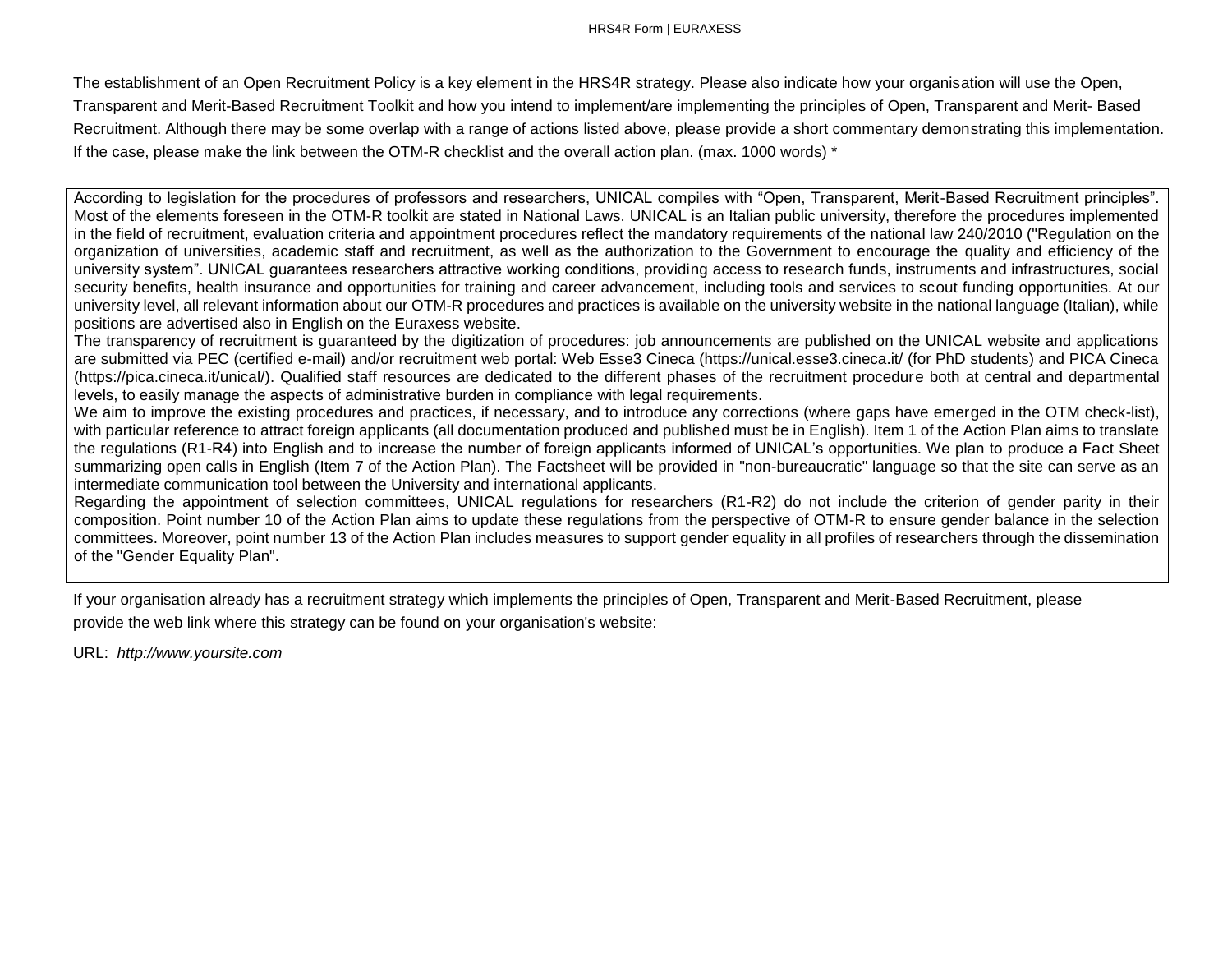# **4. IMPLEMENTATION**

General overview of the expected overall implementation process of the action plan: (max. 1000 words)

The Action Plan has been approved by the Academic Senate of UNICAL in the session of March 22nd 2022. The Action Plan implementation phase will be coordinated by the Action Plan Implementation Committee (APIC), composed of professors involved in the governance of the university and by researchers at different career levels (R1-R2-R3-R4), supported by an operating Working Group (WG), coordinated by the staff of the Research, Innovation and Social Impact Area (ARIIS). The responsibility for each action identified in the Action Plan will be formally assigned to an administrative structure using a Disposition by the General Director. If there were a need to allocate a budget for the implementation of the action, the same will be the subject of a resolution to be submitted for approval by the Board of Directors. The monitoring of activities is planned every quarter, to verify the progress, identify problems and implement corrective measures to achieve the objectives and indicators set in the Action Plan. The implementation of the plan requires the coordinated effort of all university Departments or Areas, the Research and Third Mission Committee of the Academic Senate, the APIC and the WG.

A kick-off meeting will be organized to discuss and define the methods and tools for the implementation of the Action Plan, by involving the whole academic community. ARIIS will coordinate the WG and will act as an intermediary between the decision-making bodies (rector's delegates and APIC) and all offices involved.

Specifically, the WG will be in charge of:

- monitoring activities and indicators of the Action Plan;

- organizing meetings at least every six months (online or in-person), to verify the status of implementation (deviations, additional measures, timeframe);

- proposing corrective actions;

- periodic reporting to the APIC (every six months) on the status of implementation achieved and compliance with the proposed Action Plan;

- monitoring researchers' satisfaction (after 6 months, 18 months and 24 months from the start of the Action Plan), using an online survey.

Each UNICAL office involved in the implementation of the Action Plan will be responsible for the assigned actions and will report periodically to the WG on the status of implementation achieved. WG will consequently report to APIC, which, finally, will interface with the Research and Third Mission Committee of the Academic Senate. The Research and Third Mission Committee of the Academic Senate, based on the periodic reports received from the APIC, will be in charge of deciding on strategic changes in the overall strategy to be also included in the university's periodic strategic plan.

Make sure you also cover all the aspects highlighted in the checklist below, which you will need to describe in detail:

#### **How will the implementation committee and/or steering group regularly oversee progress?\***

The implementation of the Action Plan will be supervised by the APIC, composed of members of the university governance and researchers at any level of an academic career. The APIC will be supported by the WG, mainly composed of the staff of the ARIIS. Members of APIC and WG will be officially appointed by the Rector. As described above, each action in the Action Plan will be assigned to an administrative or technical office of the university, which will be, then, in charge of taking care of action implementation.

The WG group will work to monitor the development of activities, the strategic indicators and the status of implementation; the WG will also address any impediments that would come out during the implementation phase and will propose adequate technical corrections. The activities of the WG will be supervised by the APIC, which will coordinate the strategic development lines of the action plan and will provide connection to the Research and Third Mission Committee of the Academic Senate, which will be in charge to validate progress in the implementation and eventual changes in the strategy.

The monitoring of the progress will be guaranteed by periodic assessment reports the WG will submit to the APIC, in which all details of Action Plan implementation will be discussed.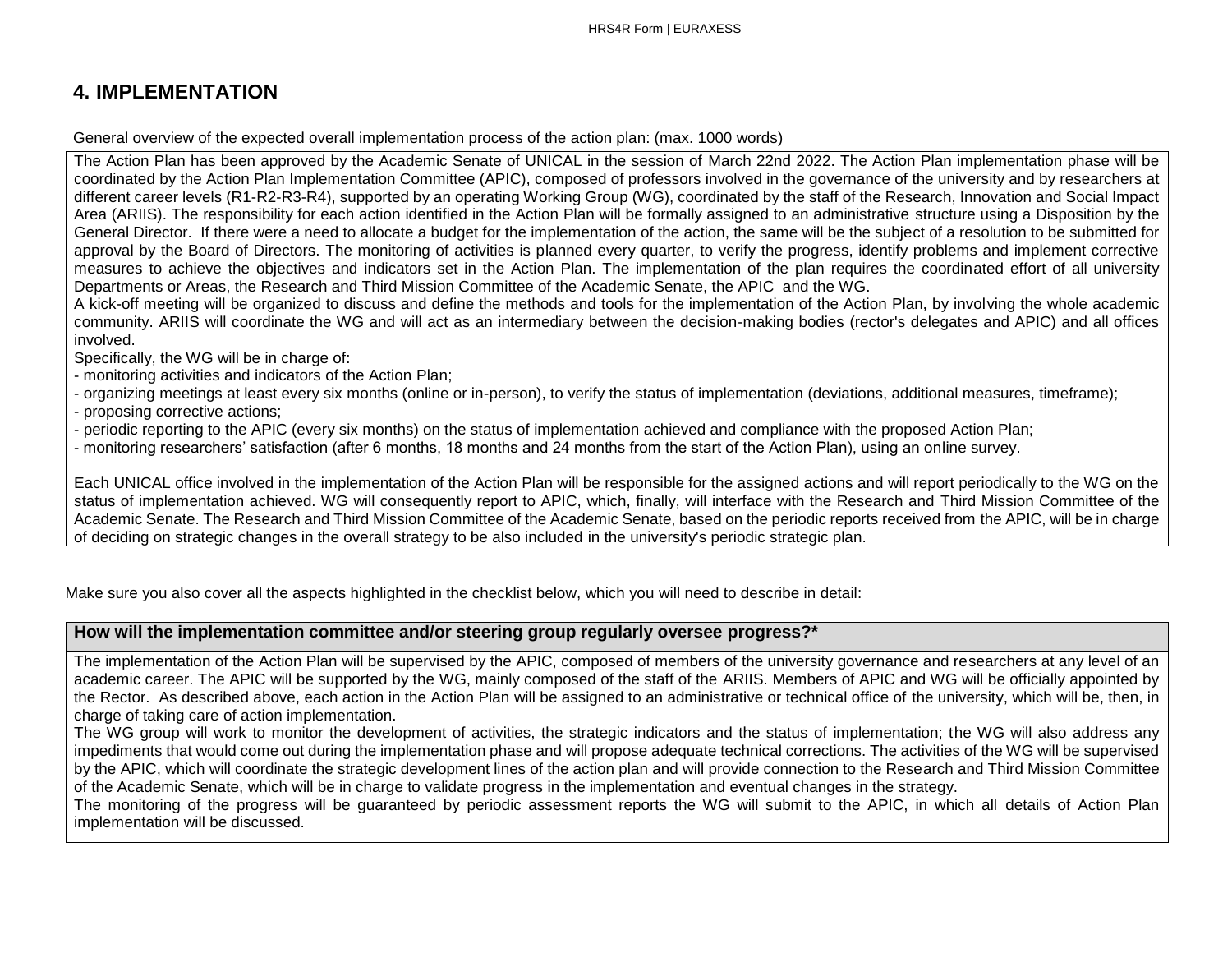#### **How do you intend to involve the research community, your main stakeholders, in the implementation process?\***

Involvement of the research community and key stakeholders is ensured by the composition of the APIC, which will include representatives of researchers (R1-R4), and members of the university governance. The main idea is to engage the governing bodies (e.g., the Academic Senate through the Research and Third Mission Committee and the Rector's Delegate), responsible for long-term strategic priorities for research and education. Moreover, the entire academic community will be kept constantly informed about the development of all activities through a transparent communication and awareness campaign and through a periodic survey designed to collect the opinion of all researchers.

To initiate activities in a coordinated manner and to give maximum communication of the initiative to the entire academic community, a kick-off meeting will be organized in which activities will be split and assigned to optimize the effort and as many volunteers as possible will be involved to disseminate the results of the Action Plan, and to acquire researchers' satisfaction (periodic survey).

#### **How do you proceed with the alignment of organisational policies with the HRS4R? Make sure the HRS4R is recognized in the organisation's research strategy, as the overarching HR policy.**

The academic community strongly believes in HRS4R accreditation. A large part of researchers actively participated in the internal analysis (70% of the entire academic community responded to the survey), helping the Working Group and the Steering Committee to define a strategy that perfectly fits with the needs of the UNICAL researchers. The actions will be included in the Integrated Plan of Activities and Organization (PIAO), approved by the Board of Directors and employed by all university structures to monitor their work. In addition, many of the actions proposed in the Action Plan respond to the indications of the University Strategic Plan 20-22 and will also be proposed in the University Strategic Plan 23-25, with the specific aim of reinforcing and assuring the commitment of the governance bodies and the entire academic community to achieving these ambitious goals for progressive improvement.

As discussed earlier, the Research and Third Mission Committee of the Academic Senate will be appointed specifically to bridge the gap between WG/APIC and the university governance.

#### **How will you ensure that the proposed actions are implemented?\***

The Rector (Male), the Director General (Female), as well as the governance bodies strongly believe in the activities included in the Action Plan. For this reason, they have proposed to integrate the indicators of the plan into the performance objectives of the structures involved. As a consequence, the activities of the HRS4R Action Plan will become part of the routine development plans of each office involved in the Action Plan implementation.

#### **How will you monitor progress (timeline)?\***

A specific Monitoring Plan will be designed to allow us to verify the achievement of milestones (timing) of the Action Plan and implement corrective actions if problems are identified.

Periodic reporting activities are planned through mixed-mode meetings (in-person and/or online) agreed upon between the WG and the university structures involved in the implementation phase. All documents and reports will be shared in a cloud storage repository and will be submitted to the APIC. As follows, are the details of the Monitoring Strategy:

- Estimated Action Plan implementation starting date: 1st July 2022
- First year monitoring First interim report: December 2022 Second interim report: June 2023
- Second year monitoring First interim report: December 2023 Second interim report: June 2024

Final monitoring and evaluation, APIC/WG meeting (Plenary): June 2024